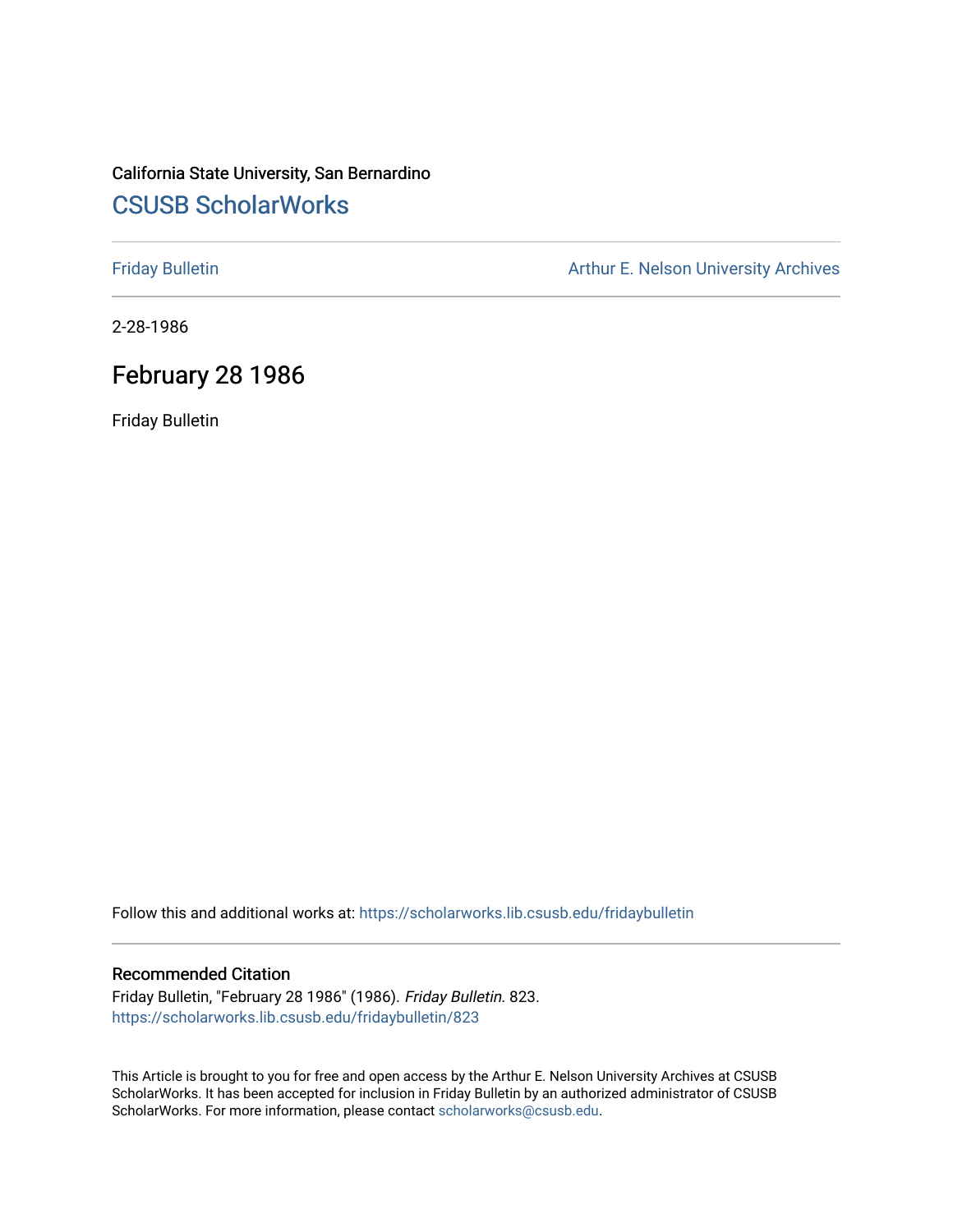# **THE BULLETIN**

California State University, San Bernardino

 $MAR - 310$ 

CALIFORNIA STA

LIBreakfuary 28, 1986

**St3te L0tt6ry** Cal state. Son Bernardino has received a total of **\$202,571** in state Money Allocated lottery funds for the current fiscal year, reports Business Manager Leonard Farwell. Earlier in the year, the university received an advanced expenditure authorization for: master teacher stipends **\$25,** 

**650;** master teacher scholarships **\$19,520;** and computing support for instructional access **\$15, 892.** At the beginning of February, the campus received the remaining funds: **\$128,816** for instructional equipment replacement and an additional **\$12,693** for instructional access computing support.

Allocations for master teacher stipends were proposed by the CSU Chancellor's Office and approved by the state legislature, according to Dr. Ernest Garcia, dean of the School of Education.

According to Dr. Amer El-Ahraf, associate vice president for academic resources, funds for instructional equipment replacement will cover items such as an audio analyzer, offset litho press, three photometer telescopes, Halide test meter, oscillator, frequency counter, two Macintosh, two Apple imagewriters, a Macintosh PC, an external hard disk drive for the Macintosh, and an image writer/printer. Allocations for instructional computing access will be used for such things as electronic data processing (EDP) equipment rental, maintenance and repair, EDP communications equipment, and furniture and workstations.

The total lottery-funded **1985-86** budget adopted by the CSU Board of Trustees amounted to **\$13,136,000.** Funds were allocated in similar categories: instructional equipment replacement **\$7,000,000;** instructional computing access **\$2,773,034;** master teacher scholarships **\$513,000;**  and master teacher stipends **\$675,000.** In addition, other allocations were given to a number of other campuses or the Chancellor's Office: experimental clinical supervisors **\$801,000;** local time sharing **\$1,263,966;** and inter-university consortium for educational computing **\$110,000.** 

## For Coachella Valley Director affector to

**Search Committee Assembled** A search committee for recruitment of a full-time director forthe Coachella Valley Center has been

Members of the committee are: Dr. Jerrold Pritchard {Academic Programs) chair. Dr. Richard Ackley (Political Science, Notional Security Studies), Dr. Peggy Atwell (Education), Dr. Vivien Bull (Foreign Languages), Dr. Peter Wilson (Dean of Students) and Keith Johnson (Off-Campus Programs). The target appointment date is July 1.

**COMMENCEMENT Speaker:** CSU Trustee Dr. Dale Ride has been selected as the speaker  $CSII$  Triistee Dale Ride for Commencement ceremonies, which will be held June 14. A member of the Board of Trustees since 1984, he has been assistant to the superintendent of the Santo Monica Com-

munity College District for the post nine years. He holds a bachelor's degree from Haverford College in Pennsylvania and master's and doctoral degrees in education from UCLA. He and his wife, Joyce, have two daughters: the Reverend Karen "Bear" Scott and Dr. Sally K. Ride, the astronaut.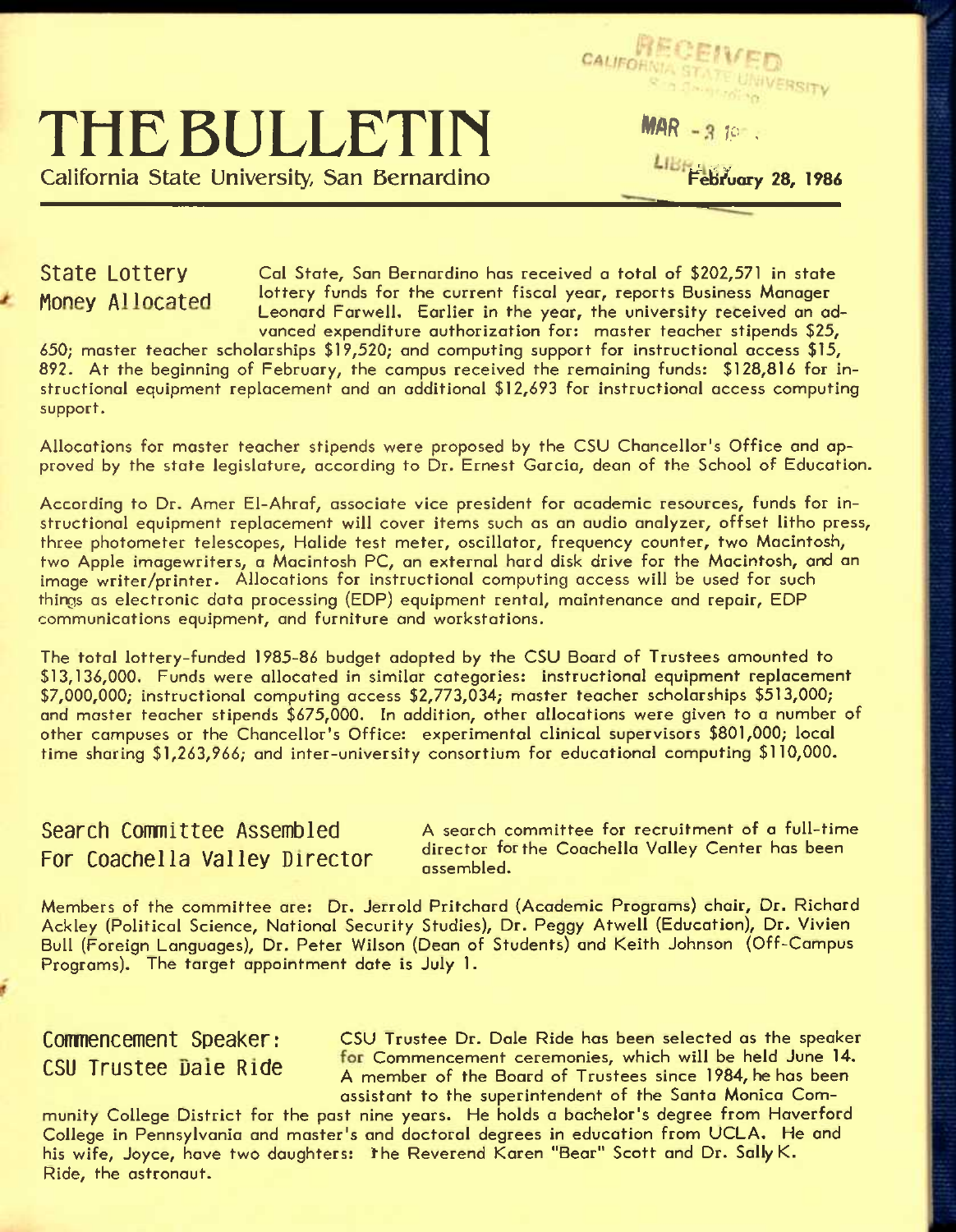**Alumni Award** The Alumni Association is seeking nominations for its Distinguished **Nominees Sought** Alumni Award Program, which honors one graduate from each school based on career achievements, professional growth, community service and contributions to the university. March 17 is the deadline for nom-

inations from campus. Forms should be turned in to the Alumni Affairs Office, SS 161, Ext. 7811. The awards committee consists of Joanna Roche (Alumni Affairs), Dr. Robert Detweiler (Academic Affairs), Dr. Diane Halpern (Psychology, undergraduate programs), end alumi Lee Am Overstreet, Calvin White, Lois Carson, Greg Bough and "Smiley" Paredes. The recipients will be honored May 17 at the association's seventh annual Alumni Awards Banquet.

**Ideas Solicited For** The campus community is invited to contribute to plans for sum-**Summer Entertainment** mer entertainment on campus which are being coordinated by **Cummer Circuit Coordinated by** Doyle Stansel, associate dean of student life.

"We welcome ideas for programs, artists and performers, particularly from the immediate surrounding area, which would provide lively entertainment for members of the campus and community," he said. "We're aiming to stage at least six programs this summer and we will need to have most of the plans in place by mid-April."

Last summer, the campus sponsored Mexican folksinger Lalo Guerrero and the multicultural music of Clabe Hangan and Music Americana, among other events.

**Employee Fee Waiver** Applications will be accepted until Monday, March 17 for the fee **Deadline March 17** waiver program, which greatly reduces the cost for CSU employees who want to take classes at Gal State, according to Carlos Morquez in Personnel.

Under the program, employees could pay as little as \$3 for courses at any Gal State campus, which normally would cost \$224, he said. Employees need to have an approved job development plan on file in order to attend regular university classes under the program. Job-related courses must be approved by the employee's supervisor.

Air Pollution The quality of the air we breathe will be discussed by noted authority Talk March 5 Dr. Arthur Winer, assistant director of the University of California's Statewide Air Pollution Research Center in Riverside. His presentation. "How Toxic is Our Air? Formation, Fate and Impacts of Airborne Toxic

Chemicals," will begin at noon, Wednesday, March 5 in the Lecture Hall of the Physical Sciences Building. It is free and open to the public.

A research chemist at UCR, Dr. Winer has advised the President's Council on Environmental Quality, the EPA Science Advisory Board and the California Air Resources Board. He currently served on the Exposure Analysis Subcommittee of the Health Effects Institute Future Strategy Project.

Sponsored by the university's Intellectual Life Committee, the symposium was organized by Dr Sarojam Mankau (Biology).

*'Hie California State University, San Bernardino BULLETIN is published by tie Public Affairs Office AD 117, Ext. 7558. Iterns for publication should be received in* writing *by* noon *Tuesday.* 

*Edna Steiuran, Director of Public Affairs Volune 21 Printed in the Duplicating Center Editor, Cynthia Pringle* 

*No. 22*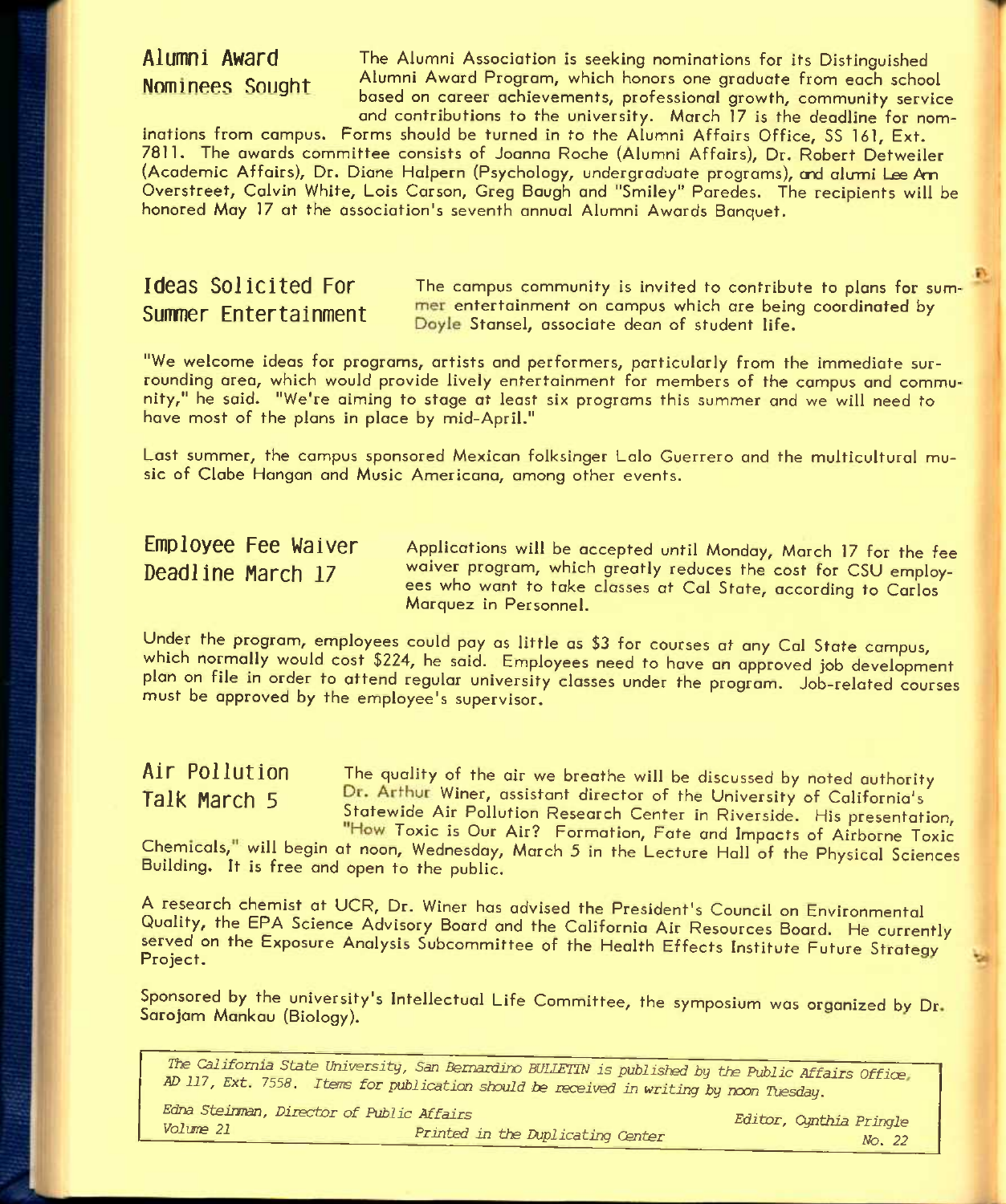### **Shirley Chisholm Speaks March 6**

Noted Black congresswomon and presidential candidate, Shirley Chisholm, will speak on "Black Perspectives from the Past for the Future" at 7:30 p.m., Thursday, March 6 in the SUMP, culminating the university's observance of Block History Month.

Mrs. Chisholm became the first Black woman elected to Congress in 1968. Four years later she set a similar precedent by seeking the presidency. She served in the House of Representatives for 14 years and since 1982 she has been writing, traveling, lecturing and teaching. She currently holds the Purington Chair at Mount Holyoke College, which is the oldest women's college in the country.

Following her presentation, a public reception will be held in the Commons. San Bernardino Mayor Evlyn Wilcox will honor Mrs. Chisholm and Irene Gibbs and Leila Mae Walker of San Bernardino, who were chosen by the Women's History Week Committee as local Black women of achievement. Both events are free, open to the public and sponsored by the Black Student Union, Special Events, the Black Alumni Chapter, Black Faculty and Staff, Cal State University Professors, Activities and the Women's History Week Committée.

**WOMEN'S History Week** The university will observe national Women's History Week Holds Several Events with several events planned by Cal State's Organization for College Women (CSOCW) March 3-8.

Dr. Dorothy Mettee, assistant professor of communication, will talk about "Conquering Your Fear of Public Speaking" Monday; San Bernardino Mayor Evlyn Wilcox and Executive Dean for University Relations Dr. Judith Rymer will address "Women Supporting Women" Tuesday; Shauna Clark, San Bernardino city clerk, will speak on "Women in Local Government" Wednesday; Wilmer Carter, member of the Riolto Unified School District's Board of Education, will tackle "Is the Voucher Plan a Viable Tool for our Children's Education?" Thursday; and Susan Reddy Butler of the California state division of the American Association of University Women will take "A Look at the History of Women and Education" Friday. All events will be held from noon to 1 p.m. in the SUMP.

The week will cop-off with a day-long Business and Professional Women's Conference from 8 a.m. to 4 p.m., Saturday, March 8 in the Commons. Sponsored by CSOCW and the San Bernardino Commission on the Status of Women, the conference will focus on "Women: Builders of Communities and Dreams." More information is available at 820-0272.

**Volunteers Sought** Free dental screenings will be given Wednesday, March *5* to all in-For Dental Exams **terested faculty, staff and students by Loma Linda University School** of Dentistry students who ore seeking prospective patients for their dental board exams.

The screenings will take about 15 minutes and include *a* brief medical history, two x-rays and an intra-oral examination. Dental students are looking for patients who need a tooth filled, their teeth cleaned or a gold crown, which would cost \$45, \$65 and \$350 for work done by a professional dentist. Patients meeting the rigid requirements of the Board of Dental Examiners will be asked to participate March 23-27, May 13-17 or July 13-17. Participants should expect to be at the dental school for one morning or afternoon.

The dental students will conduct screenings from 11 a.m. to 2 p.m. and 4-6 p.m. in Room 219 of the Upper Commons, and between 2-4 p.m. in the Student Union lobby. Information is available from Dorinda Thurman at the Health Center, Ext. 7641.

### PAYDAY IS TODAY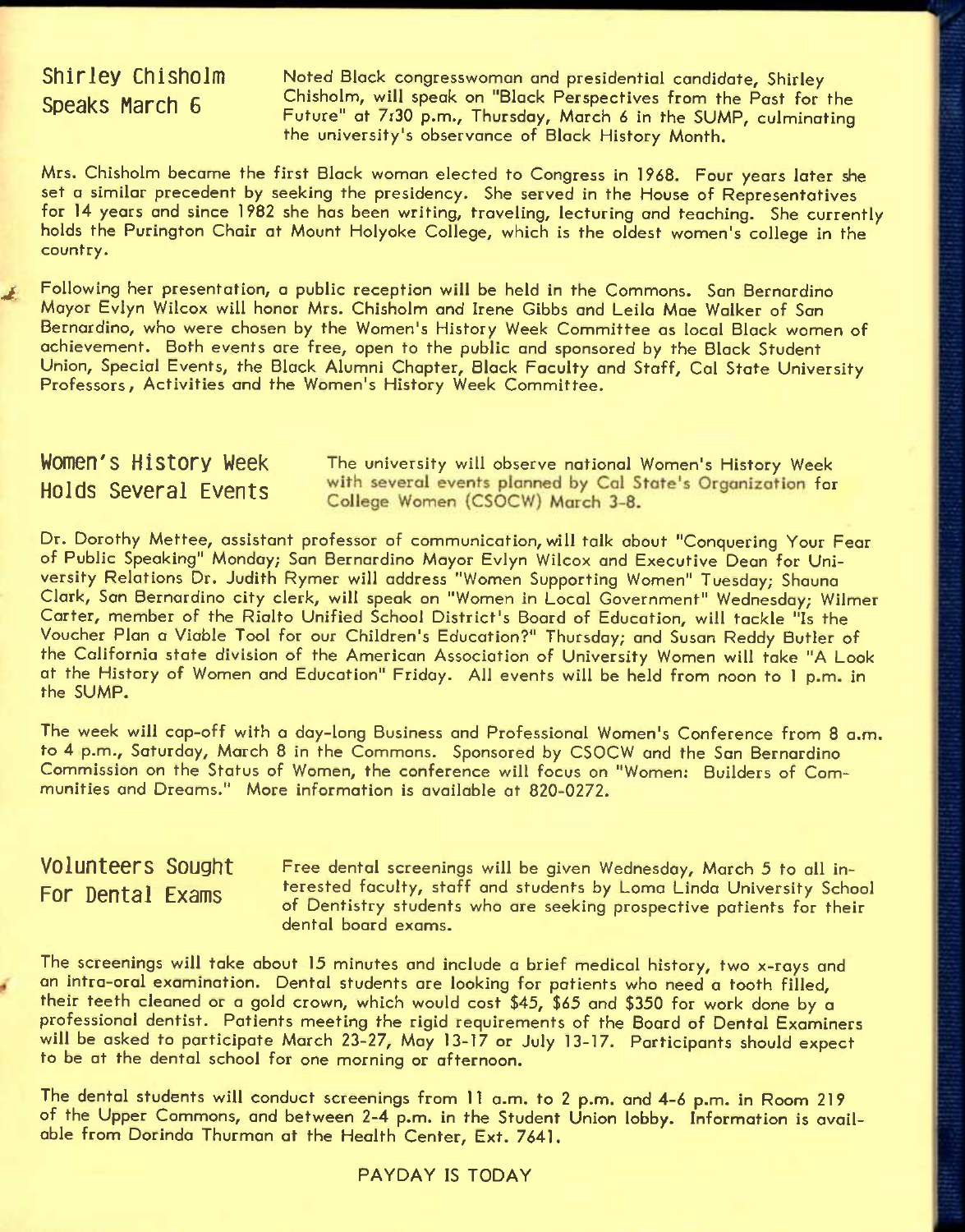Student Nominees The Dean of Students Office is soliciting nominations for the Out-Sought Far Award standing Student Award which will be bestowed at Commencement in June. Faculty, staff and students are encouraged to submit the names of graduating seniors based on their involvement in commu-

nity organizations, extracurricular activities, leadership roles and honors received. Nomination forms accompanied by three confidential letters of reference should be forwarded to the Dean of Students Office by April 30,

**Variety Of Concerts** Musical offerings will range from organ music and a baritone Here Next Week recital to a performance by the chamber orchestra March 5, 7 and *9* in the Recital Hall.

Organ music will be in the spotlight at 8:15 p.m., Wednesday, March 5 as Carl Bertram Swanson, professor of organ and piano at California Lutheran University, performs works by Pachelbel, Walther, Francois Couperin and Johann Sebastian Bach. The second half of the program will be devoted to works by contemporary Scandinavian composers. Tickets are \$5 general admission; \$3 for students.

An evening of German classical music will be performed at 8:15 p.m., Friday, March 7 by Dr. Loren Filbeck, accompanied by Dr. Larry McFatter on piano. Filbeck, a baritone, will sing the Bach Cantata Number 82, "Ich habe genug" written for a bass soloist, strings and oboe. The 25 minute work consists of three major arias. The presentation will be followed by a cycle of six songs by Beethoven, "An die ferne Geliebte" ("To a Distant Beloved"). The concert will conclude with three songs by Richard Trunk, a leading German composer of the late 19th century. Tickets are \$4 general admission; \$2 for students.

The Chamber Orchestra will perform two one-oct American operas as the main portion of its program beginning at 3 p.m., Sunday, March 9. "A Hand of Bridge," written by Samuel Barber, involves the flirtations of two couples playing bridge and "The Telephone," written by Gian-Carlo Menotti in 1947, is a melodious comedy about a marriage proposal issued over the phone. Tickets are \$3 general admission; \$1,50 for students.

Faculty Writing Seminar March 20 is the deadline for full- or part-time faculty to **Deadline Approaching** enroll in the "Use of Writing in the Classroom" workshop, **which IS designed to help faculty in all disciplines respond effectively to student writing.** 

Led by Dr. Edward White, professor of English, the seminar will meet from 1:30 to 3:30 p.m. every Wednesday during spring quarter. The workshop will focus on the latest research on designing writing assignments and helping students through the writing process. In addition, some attention will be given to the concerns of teaching a 495 course in the individual schools. Books and supplies will be provided by the school deans. Apply by calling Marina Kyritsis, special projects coordinator, at Ext. 7756.

Faculty Research Sought Michael Burgess (Library) has signed a major agreement with **For New Publications The Caribbean-American Research Institute to organize and** produce the non-profit foundation's new line of books and journals. He is founding editor of the institute's three jour-

Caribbean-American Studies, Black Political Studies and Congressional Studies, which will begin publication within six months. Each triquarterly issue will be devoted to a particular theme and many will be produced by guest editors. In addition, the institute will publish scholarly books in related academic areas. Active participation is encouraged by faculty here and at Shaw University in Raleigh, N.C., where eastern publication offices will be located.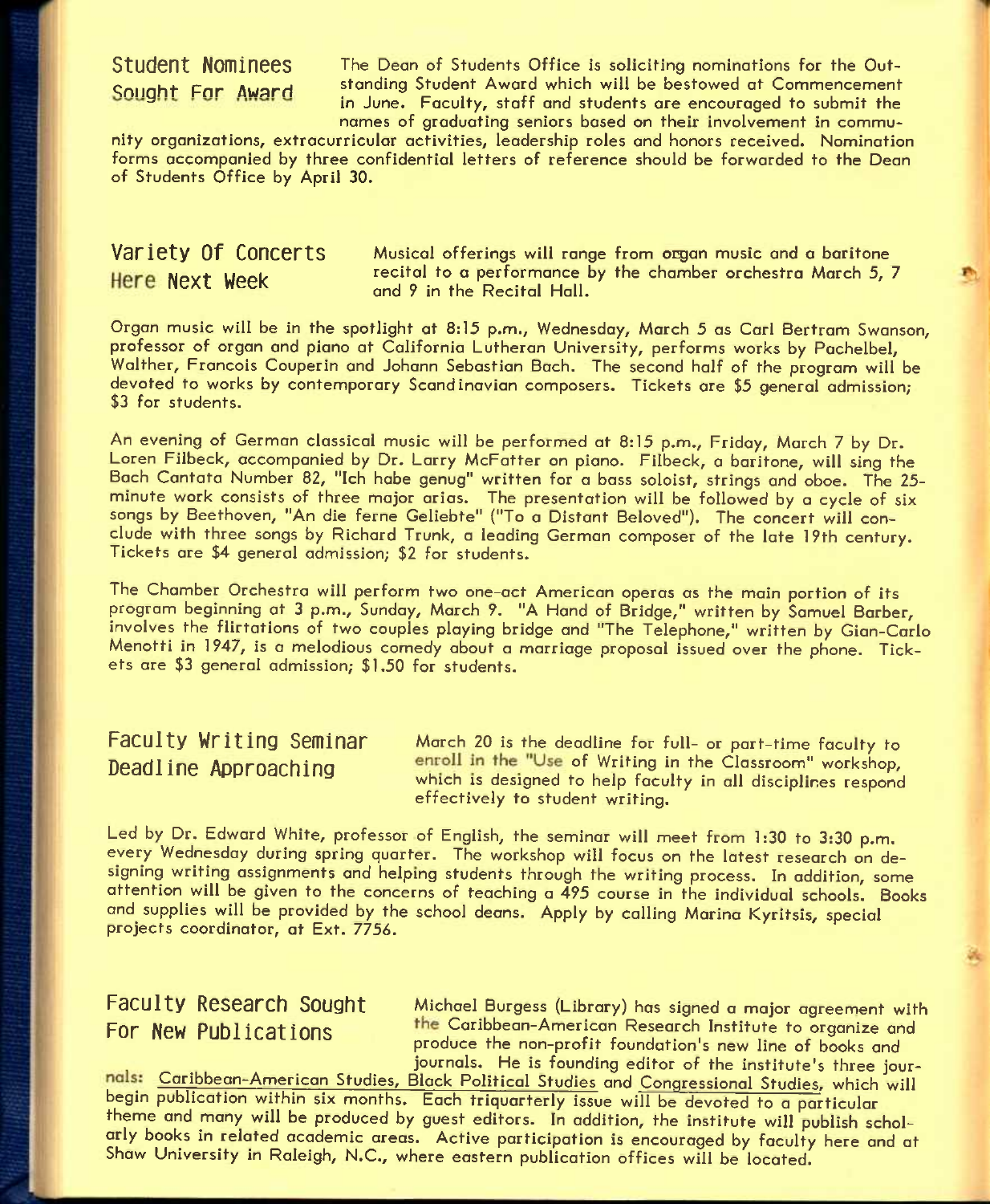### **Professional Activities**

W.

Dr. Peggy Atwell (Education) has an article in the February issue of Livewire, published by the National Council of Teachers of English. Titled "Say Something," the article describes a teaching strategy for developing metacognitive awareness in elementary-aged readers.

Dr. Elliott Barkan (History, Ethnic Studies) has been elected chair of the 1986-87 CSU Social Science Research and Instructional Council.

Dr. Ralph Petrucci (Chemistry) spoke on "The Changing Nature of the Chemical Industry" to the chemistry section of the Texas Junior College Teachers Association annual meeting Feb. 15 in Austin, Texas.

### COMMUNIty Kerri Acheson (Marketing, Management Science, Information Management) spoke Service **American Society of Women Accountants Feb. 18 about "Self-Marketing**" Techniques."

Dr. Richard Ackley (Political Science, National Security Studies) spoke to the Daedalians on "Negotiating with the Soviets" Feb. 20 at the George Air Force Base Officer's Club.

Dr. Michael Clarke (Public Administration) has been appointed to the Employee Relations Panel by the San Bernardino County Board of Supervisors.

Dr. Keith Dolan (Education) spoke to the Beaumont-Cherry Valley Rotary Club on "Sports Oddities" Feb. 27.

Dr. Lanny Fields (History) addressed the Uptown Exchange Club of San Bernardino on "Modern Japan" Feb. 26.

Dr. Craig Henderson (Dean of Students Office) presented two programs on "Responding to AIDS" at Southern Rap '86 of the California Association of College and University Housing Officers at

Dr. Hal Hoverland (Business and Public Administration) participated in a debate on the 150-hour issue at a meeting of the Citrus Belt Chapter of the California State Society of CPAs in Riverside Feb. 20. In addition, he spoke to the American Society of Military Comptrollers at Norton Air Force Base on "Creativity and Problem-Solving" Jan. 27.

Dr. Steven Levy (Management) spoke to a seminar of volunteers from the Catholic Charities at St. Margaret Mary Catholic Church in Chino on "Effective Listening" Feb. 1.

Joe Long (Recreational Sports) gave a presentation on "Hey, We Were Here Before Columbus"

at the dinner meeting of the Crestline-Lake Gregory Rotary Club Feb. 11.<br>George Martinez (University Relations) has been reappointed to the Library Board of Trustees

For the City of San Bernardino.<br>Dr. Reginald Price (Physical Education) spoke to the Athletic Booster Club of Etiwanda High<br>School about the Cal State sports program Feb. 11. He addressed the Redlands High School<br>girls' at School about the Cal State sports program Feb. 11. He addressed the Redlands High School

Dr. Richard Rowland (Geography) spoke at a dinner meeting of the Damascus Lodqe in San Ber-Dr. Richard Rowland (Geography) spoke at a dinner meeting of the Damascus Lodge<br>nardino on the "Cities and Peoples of USSR" Feb. 4.